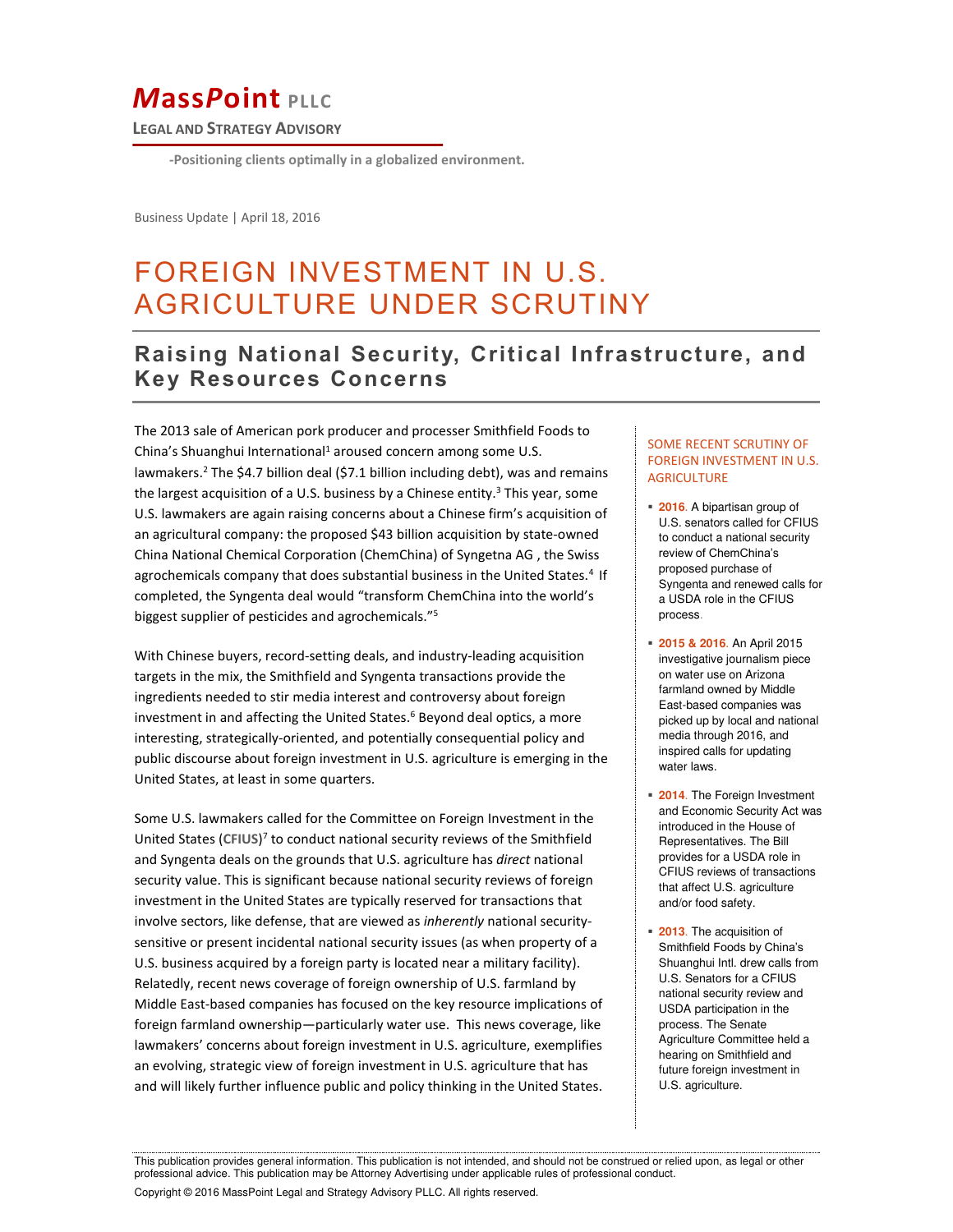#### **Foreign Investment in U.S. Agriculture Generally**

ownership of farmland;<sup>8</sup> and, at the federal level, the Agriculture Foreign Investment Disclosure Act of 1978 (AFIDA) requires the disclosure of certain transactions by foreign parties in U.S. agricultural land.<sup>9</sup> The United States is a comparatively foreign investment friendly jurisdiction. This openness to investment largely holds in the agriculture sector, even though many U.S. states limit or require the disclosure of foreign

Some foreign investment in the United States is subject to national security screening. National security investigations of foreign investments, which are conducted at the federal level by CFIUS, are reserved for mergers, acquisitions, or takeovers that could result in foreign control of persons engaged in interstate commerce in the United States and that are foreign government-controlled transactions, could impair U.S. national security, or result in foreign control of U.S. critical infrastructure.<sup>10</sup> Neither CFIUS Rules nor relevant legislation identify U.S. agriculture as a national security-sensitive sector or as critical infrastructure.<sup>11</sup> However, as discussed below, U.S. government entities have recognized—separately from the foreign investment screening framework—the critical infrastructure and national security/foreign affairs significance of food and agriculture.<sup>12</sup>

*͞Congress purposefully chose not to specifically define what qualifies as an issue of <u>fational security'... knowing that the term would naturally evolve over time ... While*  $\overline{a}$ </u> *food safety and food supply may not have been traditionally seen as an issue of national security, we believe that such issues represent a critical infrastructure of the United States and as such, must be viewed through the lens of a national security concern.*<sup>*n*</sup>

-Letter from Congressman Randy Forbes to President Obama Regarding Smithfield Deal (2013)

**Critical Infrastructure and National Security Status of Agriculture in Homeland Security and Foreign Affairs Contexts Does Not Carry Over to U.S. Foreign Investment Framework** 

The U.S. Food and Agriculture Sector is "critical infrastructure" for homeland security purposes.<sup>13</sup> In the foreign affairs context, elements of the Executive Branch have identified the national security/ global security significance of food, agriculture, and related essential resources like water: specifically by identifying climate change as a global threat multiplier, including for its exacerbating effect on food insecurity and related potential to magnify instability overseas, particularly in vulnerable regions like the Middle East.<sup>14</sup> In Congress, the link between global affairs-related national security and food and agriculture was recently the subject of a House Agriculture Committee hearing—on "American Agriculture and Our National Security"—during which Committee members and witnesses addressed the domestic and global national security significance of food and agriculture.<sup>15</sup>

Notwithstanding the fact that current law and practice do not identify U.S. agriculture as national securitysensitive for foreign investment screening purposes, members of Congress have—in official correspondence to the Executive Branch, Congressional hearings, proposed legislation, and public statements—asserted that U.S. agriculture has national security and critical infrastructure significance, thus warranting nationals security scrutiny of foreign investment in U.S. agriculture.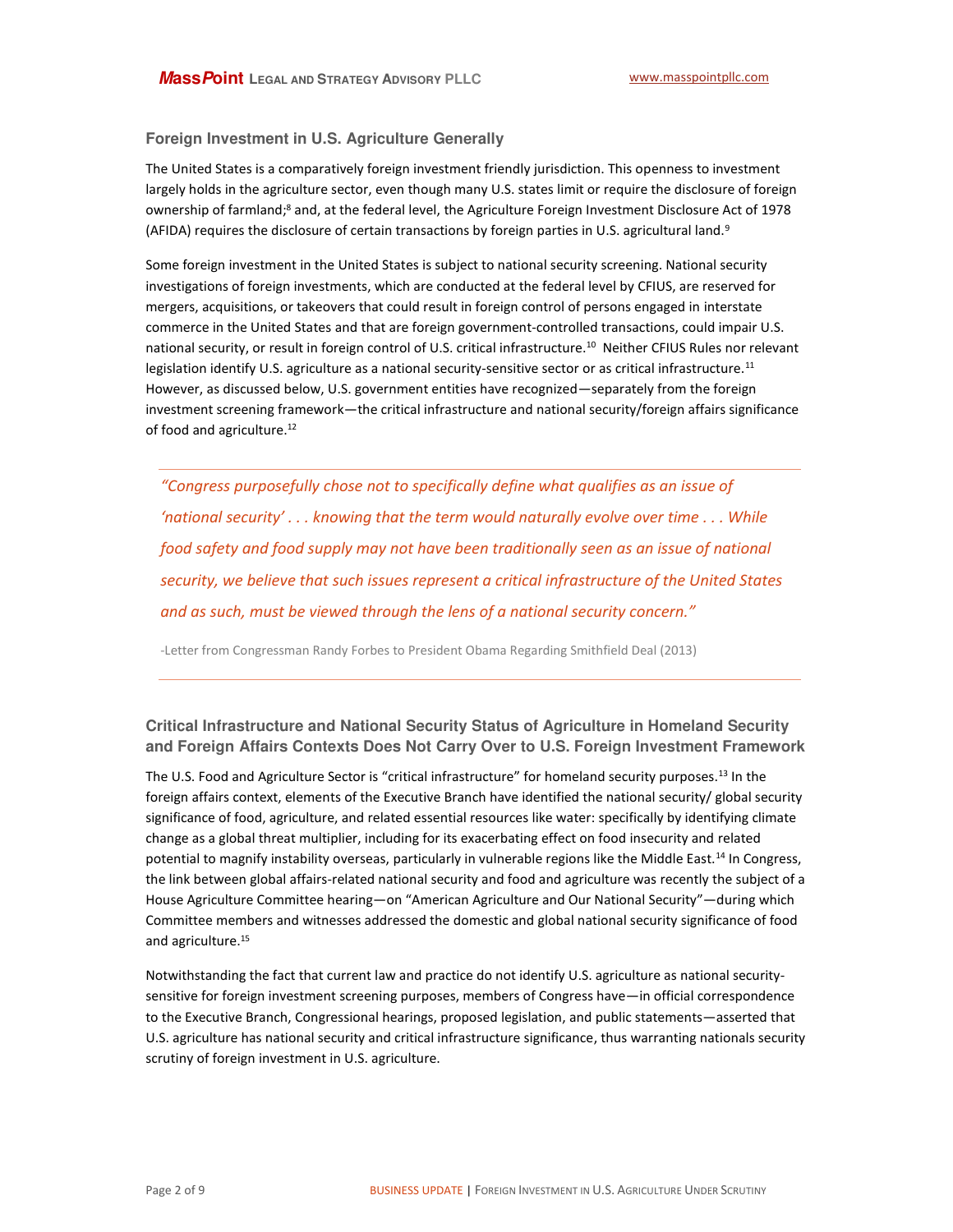**U.S. Lawmakers' National Security and Critical Infrastructure Concerns About Foreign Investment in U.S. Agriculture** 

#### CHEMCHINA͛S PROPOSED PURCHASE OF SYNGENTA (2016)

On March 24, 2016, a bipartisan group of U.S. senators sent a letter to the Secretary of the Treasury, in his capacity as the Chairman of CFIUS, requesting that CFIUS review ChemChina's proposed acquisition of Syngenta.<sup>16</sup> The senators, who are members of the Senate Agriculture Committee, called on CFIUS to review

*͞There is a shared seŶtiŵeŶt aŵoŶg laǁŵakers, military officials, and everyday Americans that protecting the safety and resiliency of our food system is core to American national security.* 

the transaction's "potential ramifications . . . for American national security," citing "a shared sentiment among lawmakers, military officials, and everyday Americans that protecting the safety and resiliency of our food system is core to American national security.<sup>"17</sup>

-Letter from Senate Agriculture Committee Members to the Treasury Secretary Requesting a CFIUS Review of the Syngenta Deal The senators also requested the participation of the U.S. Department of Agriculture (USDA) and Food and Drug Administration (FDA) in the CFIUS review, because "growing foreign investment in U.S. agriculture—*and the* 

*prognosis of more to come*—should be met with a careful review process that captures the issues most relevant to safeguarding the American food system going forward" (emphasis added).

As discussed below, members of the same Senate committee requested USDA and FDA participation in the review of the 2013 acquisition of Smithfield Foods. The calls for a USDA role in CFIUS reviews of foreign investment in and affecting U.S. agriculture are notable, as the USDA is not a statutorily designated member of CFIUS. However, the Foreign Investment and National Security Act of 2007 (FINSA), which established CFIUS by statute and amended the CFIUS process, provides that federal agencies that are not permanent members of CFIUS may be added to its membership "generally or on a case-by-case basis," as the President of the United States deems appropriate.<sup>18</sup> Thus, USDA participation in CFIUS reviews is an option under existing law.

#### SHUANGHUI'S ACQUISITION OF SMITHFIELD FOODS (2013)

In 2013, a group of U.S. senators on the Senate Agriculture Committee sent a letter to the Treasury Secretary requesting a CFIUS review of Shuanghui's acquisition of Smithfield and called (then for the first time) for the USDA's participation in CFIUS's review.<sup>19</sup> Notably, the senators identified the American food supply as *͞critical infrastructure* that should be included in any reasonable person's definition of national security" (emphasis added).<sup>20</sup> The Smithfield transaction received abundant media coverage and

*͞We ďelieǀe that our food supply is critical infrastructure that should be included in any reasonable person's definition of national security.* 

-U.S. Senators Request to Treasury Secretary for Review of Shuanghui-Smithfield Deal (2013)

lawmaker responses, including a Senate Agriculture Committee hearing on the Smithfield transaction and foreign investment in U.S. agriculture generally.<sup>21</sup> In 2014, Senator Debbie Stabenow of Michigan, then the Chairwoman of the Senate Agriculture Committee (currently the Ranking Member) announced plans to draft legislation "to overhaul the American government's review process for foreign acquisitions.<sup>"22</sup>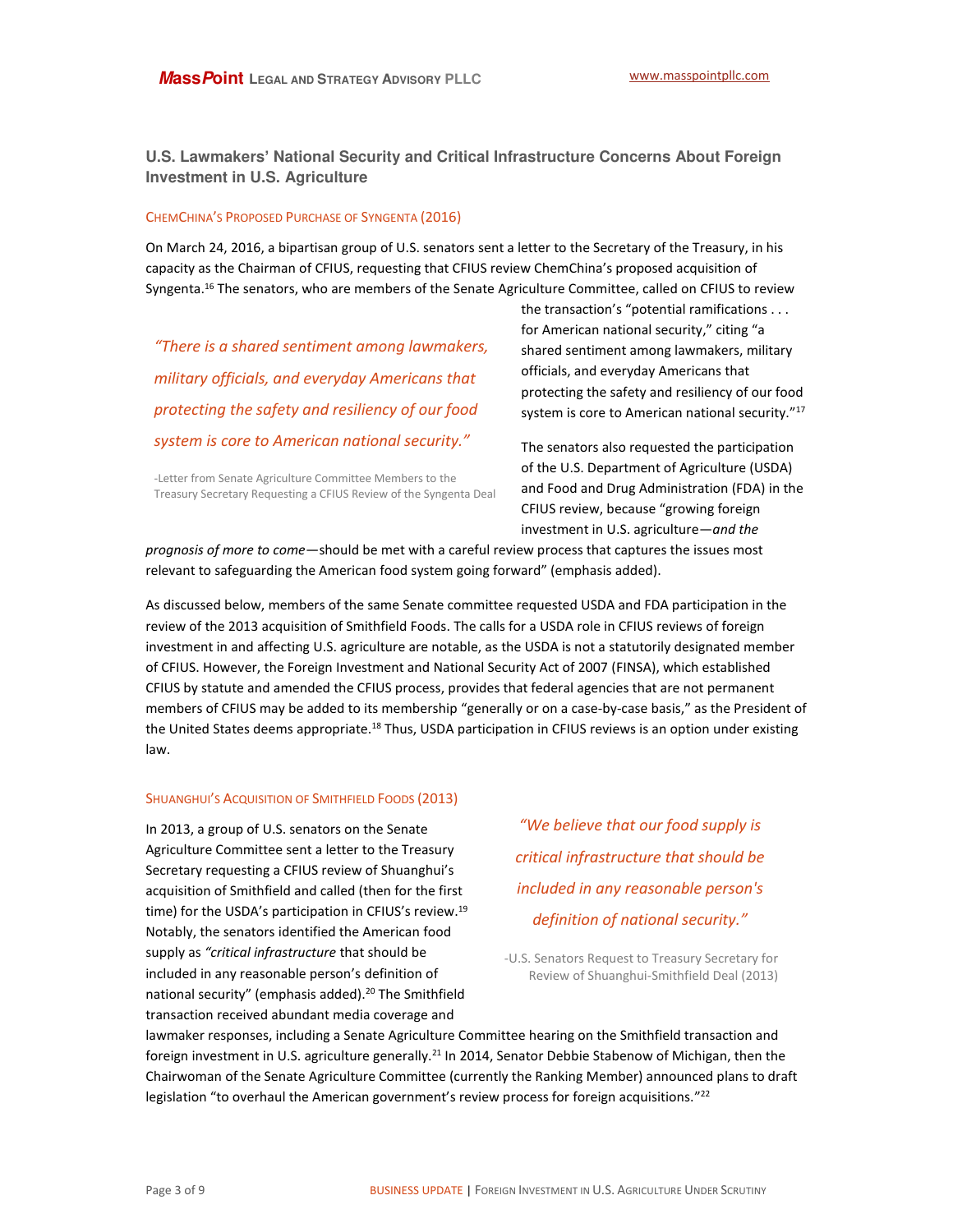(home of Smithfield Foods)—wrote to President Obama in 2013 to request the USDA's participation in the CFIUS review.<sup>23</sup> Notably, the Congressman acknowledged the absence of a definition of "national security" in the foreign investment screening framework and suggested that the scope of national security should evolve Individual members and committees of the House of Representatives also expressed concern about the Smithfield transaction. Congressman Randy Forbes of Virginia—whose district includes Smithfield, Virginia to encompass food safety and the soundness of the food supply, explaining that: "While food safety and food supply may not have been traditionally seen as an issue of national security, we believe that such issues represent a critical infrastructure of the United States and as such, must be viewed through the lens of a national security concern." The Congressman's concerns about food safety and the food supply were shared by others, including the author of the Foreign Investment and Economic Security Act of 2014, discussed below.<sup>24</sup>

In addition, the House Appropriations Committee—in a report on an appropriations bill (and with specific reference to appropriations for the Treasury Department)—articulated its expectation that the "Secretary of the Treasury, in conjunction with other relevant Federal agency heads . . . consider the impact the [Smithfield] acquisition will have on the short- and long-term ability of the United States to protect intellectual property rights, as well as the safety and security of the U.S. food supply system during the CFIUS review . . . and to provide a detailed briefing to Congress about its findings."<sup>25</sup>

#### INTRODUCTION OF THE FOREIGN INVESTMENT AND ECONOMIC SECURITY ACT (2014)

Partly in response to the Smithfield transaction, in 2014, Congresswoman Rosa DeLauro of Connecticut introduced the Foreign Investment and Economic Security Act of 2014 ("FIESA"), to further amend the Defense Production Act of 1950 by expanding the scope of CFIUS reviews to encompass, *inter alia*, a "net benefit" review of foreign investment.<sup>26</sup> With respect to foreign investment in U.S. agriculture, the FIESA seeks to require the participation of the Secretary of Agriculture in CFIUS reviews of transactions that the President determines "may affect the agricultural sector, including food safety."<sup>27</sup> As written, the FIESA is unlikely to become law as it goes beyond prevailing parameters for assessing foreign investment in the United States—*e.g.*, by expanding the scope of CFIUS reviews to include, *inter alia*, economic considerations (*e.g.*, a

net benefit test) and greenfield investments.<sup>28</sup> However, insofar as the FIESA embodies some lawmakers' desires for enhanced scrutiny of foreign investment in U.S. agriculture (including a USDA role in the CFIUS process), the Bill is not an outlier.

**News Coverage of Key Resource Implications of Middle East-Based Companies' Ownership of U.S. Farmland** 

In April 2015, the Center for Investigative Reporting published an article in its online publication *Reveal* that discussed the depletion, as a result of domestic farming,

*"They're coming over here, buying land over here and using our natural resources, and we get nothing. Like I've said before, we don't get oil for free, how come we're allowing water to just be depleted for nothing."*

-A La Paz County, Arizona Supervisor on Water Use by Middle East-Based Farmland Owners

of Saudi Arabia's desert aquifers and the consequences—including the phasing out of domestic wheat production.<sup>29</sup> China's reliance on "at-risk" aquifers and its related need for foreign farmland were also discussed.<sup>30</sup>

Connecting the dots between domestic water scarcity and foreign farmland investment, the article provided global context: "A global domino effect has begun. As one country runs low on water, it turns to another,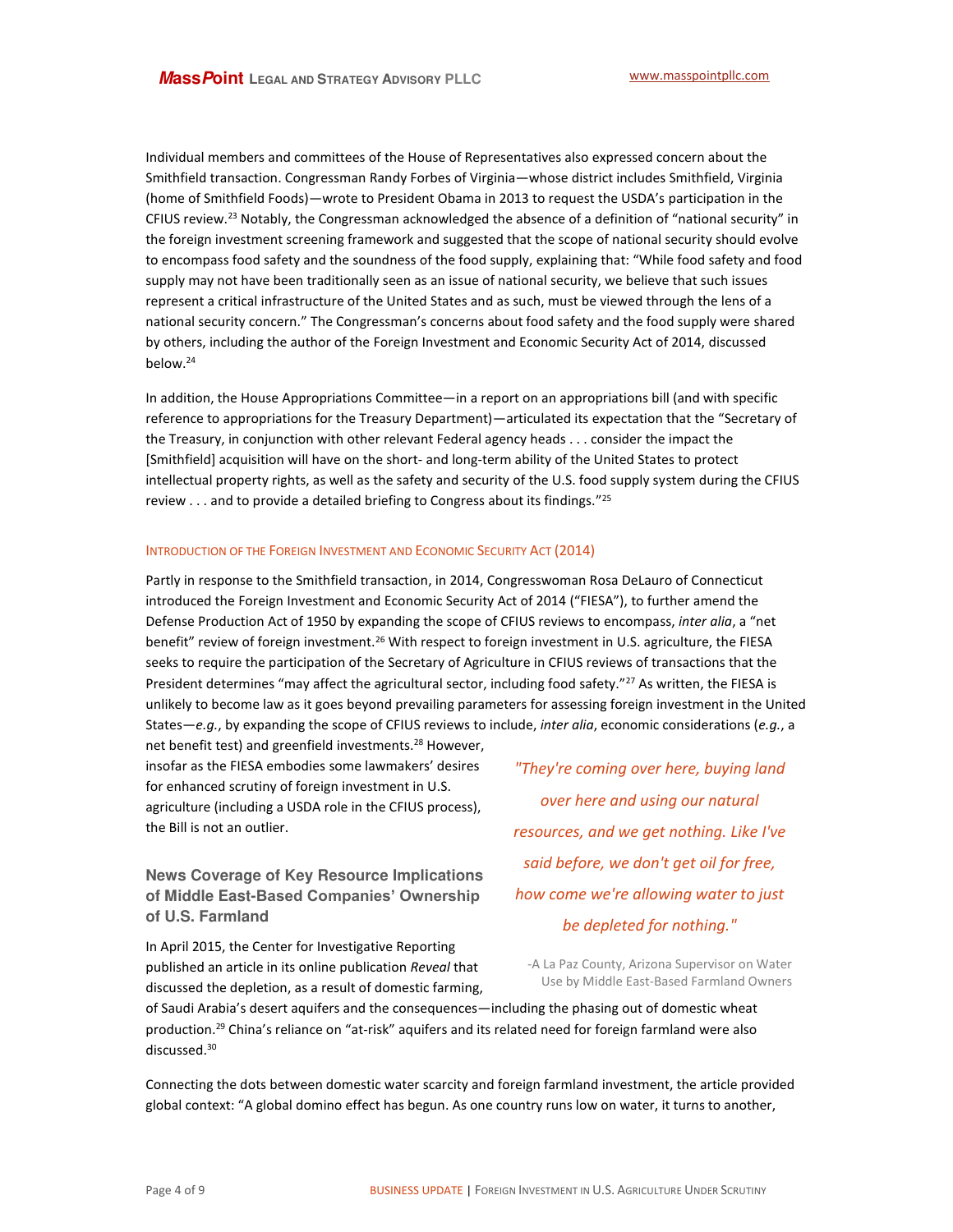Telephone move to the state to grow alfalfa they intend to ship overseas to feed their cattle.<sup></sup>" *<sup><i>K</sup>Reportedly, some Law Paz County leaders requested the help of Arizona's governor and*</sup> *other state officials "to protect their water supply as companies from the Middle East* 

 $\overline{a}$ 

putting more strain on those water reserves.<sup>*"*</sup> In this context, the article described a Saudi dairy company's purchase of a "15 square miles of farmland in the Arizona desert" to grow water-intensive alfalfa crops for

export to Saudi Arabia. That water, it was noted, "comes from the Colorado River, where reservoirs are at an all-time low threatening drinking water for Las Vegas, Los Angeles and San Diego."

The *Reveal* article, as a work of investigative reporting, was notable not so much for its content, but for its traction and longevity. Several regional and national news outlets picked up the story in late 2015 and in early 2016.<sup>31</sup> Unsurprisingly, the media coverage led to the announcement of a La Paz County (where the farmland is situated) public hearing and calls to amend state water laws. A La Paz County Supervisor floated the idea of a water tax scheme, rationalizing that "we don't get oil for free, how come we're allowing water to just be depleted for nothing."<sup>32</sup> Reportedly, some Law Paz County leaders requested the help of Arizona's governor and other state officials "to protect their water supply as companies from the Middle East



move to the state to grow alfalfa they intend to ship overseas to feed their cattle."<sup>33</sup>

#### **Potential Legal and Non-Legal Developments in the United States, International Context**

As stated above, the United States—which is the largest foreign investor and recipient of foreign investment—is a relatively foreign investment-friendly jurisdiction. Recent calls for national security or other enhanced scrutiny of foreign investment in U.S. agriculture (and other sectors of the U.S. economy) are not unprecedented. However, as cross-border investment in agriculture—and related essential resources (*e.g*., water) and technologies—continues to grow (more recently in developed jurisdictions like the United States), the increased activity will continue to be met with changes in public attitudes, laws, and foreign investment review processes (as recently happened in Australia and Canada).<sup>34</sup>

Even in the absence of legal or other official responses, public perceptions and attitudes will shape foreign investment climates, including in the United States—a reality illustrated most potently by the Dubai Ports World saga that ended, under pressure from members of Congress and the public, with the divestment by a foreign investor in 2006 of assets acquired through a CFIUS-approved transaction.<sup>35</sup>

At minimum, foreign investors and other parties with interests in agriculture investment would be well advised to monitor legal, media, and related developments.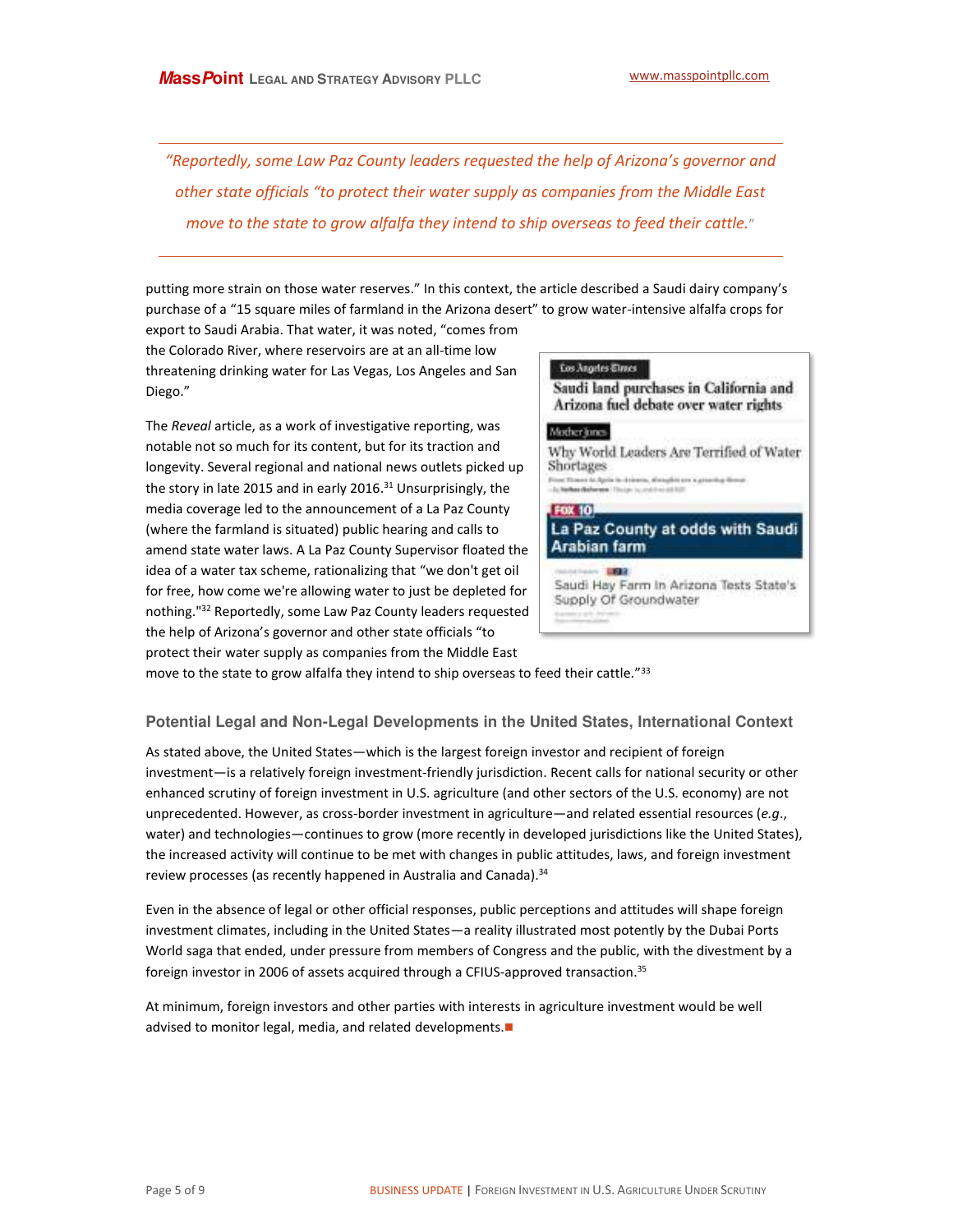#### **ABOUT MASSPOINT**

MassPoint Legal and Strategy Advisory PLLC is a boutique Washington, D.C. law and strategy advisory firm that aims to position clients optimally in today's complex and interconnected world. The Firm handles matters in the areas of investment (agriculture and other transactions, foreign investment, risk management), banking and finance, and compliance and governance. To learn more, visit www.masspointpllc.com.

#### **AUTHOR CONTACT**

For more information about this publication or MassPoint's related services, please contact the author of this publication, Hdeel Abdelhady, at habdelhady@masspointpllc.com.

#### **RELATED MASSPOINT PUBLICATIONS**

- Emerging Markets-Based Private and State-Owned Enterprises Need Entrepreneurial Governance to Advance Strategic Objectives (discussing the role of entrepreneurial governance for entities with direct or indirect interests in food, agriculture, and water assets or resources) (October 2015).
- FAO-OECD Guidance for Responsible Investment in Agricultural Supply Chains: Considerations for Investors, Food-Agri Companies, and Finance Providers (February 2015).
- Food Security and Agriculture Investment Require Multidimensional Approaches (February 2014).

#### **ENDNOTES**

[Note: Citations herein do not conform strictly to the Bluebook].

- <sup>1</sup> Smithfield was before the transaction the world's largest pork producer and processor. See, e.g., David Kesmodel, Bringing Home Pork's Bacon, Wall St. Journal, January 8, 2013. Shuanghui International Holdings Ltd reportedly acquired Smithfield through a Cayman Islands company. See, e.g., David Barboza, Chinese Bid for U.S. Pork Had Links to Wall Street, N.Y. Times, June 2, 2013 (reporting that nearly half of Shuanghui's shares were controlled by a "group of savvy investors and global deal makers who hold a substantial stake in the Chinese company: Goldman Sachs, CDH Investments, Singapore's sovereign wealth fund and New Horizon Capital."). Shuanghui reportedly was, at the relevant time, the majority owner of "the actual Chinese meat processor" Henan Shuanghui Investment and Development. Simon Rabinovitch, Is China's US pork play just a PE ploy?, Financial Times, June 5, 2013 (discussing one commentator's analysis of the deal as a leveraged buyout).
- <sup>2</sup> See, e.g., Charles Wilbanks, Smithfield: The Controversy Simmers, CBS News, July 20, 2013 ("Critics [of the deal] range from members of Congress and environmentalists to food safety advocates and hedge fund managers who think they could make more money under other scenarios.").
- <sup>3</sup> See, e.g., Nathan Halverson, How China Purchased a Prime Cut of America's Pork Industry, Reveal (The Center for Investigative Reporting), January 24, 2015 ("The takeover, valued at \$7.1 billion, remains the largest-ever Chinese acquisition of an American company.") and Michael J. De La Merced, U.S. Security Panel Clears a Chinese Takeover of Smithfield Foods, N.Y. Times, September 6, 2013 ("Smithfield Foods won national security clearance on Friday for its proposed \$4.7 billion sale to a Chinese meat processor, overcoming one of the biggest obstacles to a takeover.").
- <sup>4</sup> "Syngenta . . . generates about one-quarter of its sales in North America, where it is a top pesticide seller and supplies an estimated 10% of U.S. soybean seeds and 6% for corn." Jacob Bunge, Lawmakers Raise Concerns About ChemChina's Purchase of Syngenta, Wall St. Journal, March 23, 2016. ChemChina Offers Over \$43 Billion for Syngenta, Bloomberg News, February 3, 2016.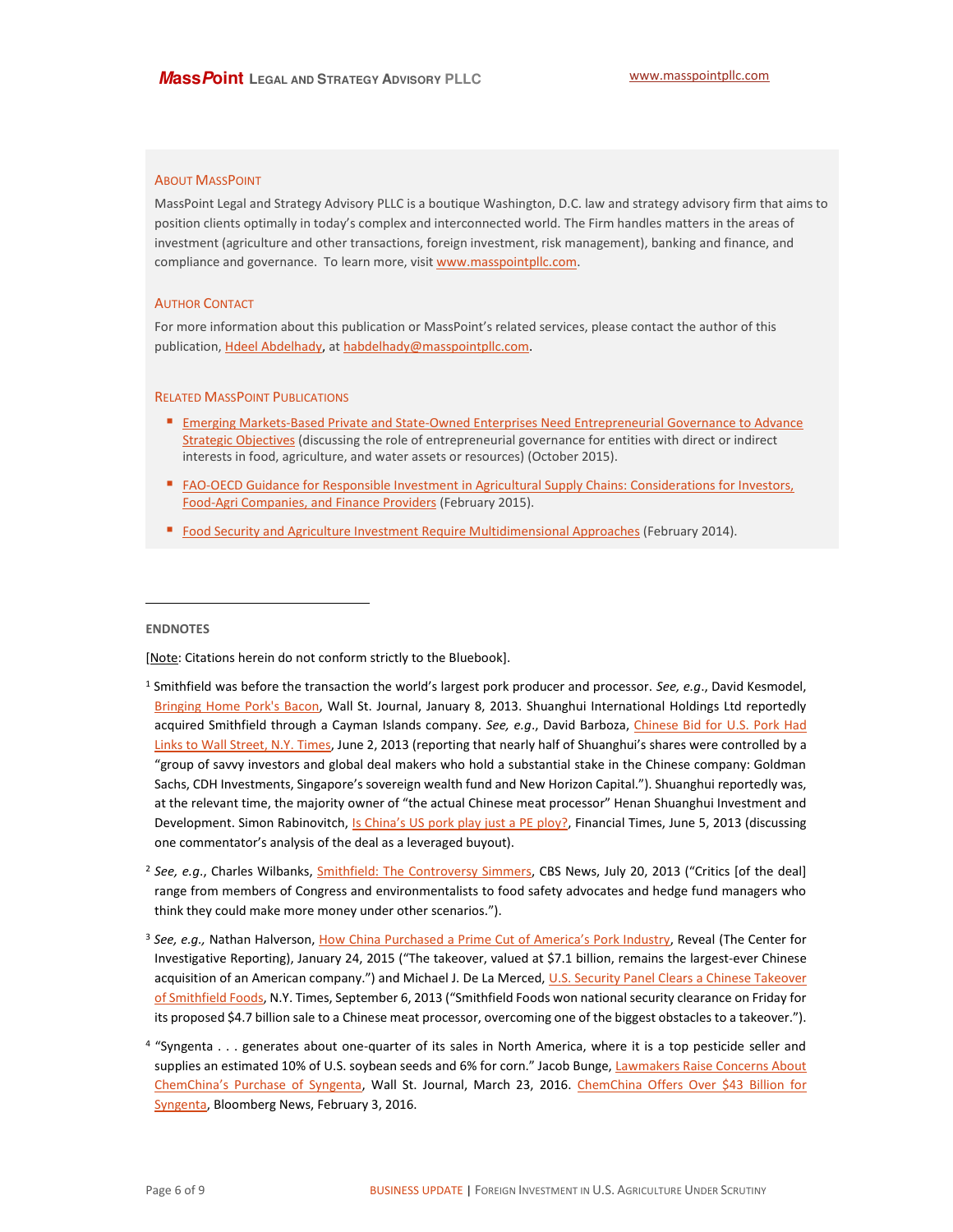<sup>5</sup> ChemChina Offers Over \$43 Billion for Syngenta, Bloomberg News, February 3, 2016.

- <sup>6</sup> It is well known that Chinese outbound investment has been on the rise in the last several years, including investment in the United States, and has been met with resistance by some government and other constituencies in the United States and elsewhere.
- 7 CFIUS is a multi-agency committee that is chaired by the Secretary of the Treasury. CFIUS "has only one purpose: to review the potential national security effects of transactions in which a foreign company obtains control of a U.S. company. CFIUS does not consider broader economic or policy concerns when reviewing foreign investments." United States Dept. of the Treasury, CFIUS at a Glance, February 19, 2013.
- <sup>8</sup> Some U.S. states- e.g., Iowa, South Dakota, Wisconsin—prohibit or restrict foreign ownership of farmland (and some require foreign parties to divesture of agricultural land within a statutorily specified period of time in cases of change of control or ownership in favor of a foreign party).
- <sup>9</sup> Foreign Investment in Agriculture Foreign Investment Disclosure Act of 1978 (7 U.S.C. §§ 3501-3508) (AFIDA) requires, inter alia, foreign persons who acquire or transfer "any interest" (other than a security interest) in agricultural land to report such a transaction to the Secretary of Agriculture within 90 days after the transaction date. 7 U.S.C. § 3501 (Lexis 2016). Notably, the AFIDA was enacted partly in response to "media accounts" of U.S. agricultural land purchases by foreign parties. United States House of Representatives, Committee on Agriculture Report on AFIDA, H.R. Rep. No. 95-1570, at 6 (1978). This legislative history is a reminder of the roles that the media and public discourse can play in shaping legislation.
- <sup>10</sup> Authority to Review Certain Mergers, Acquisitions, and Takeovers, 50 U.S.C.A. § 4565 (West 2016) (part of the Defense Production Act of 1950 as amended by the Foreign Investment and National Security Act of 2007, Pub. L. No. 110-49, 121 Stat. 252, § 3 Statutory Establishment of the Committee on Foreign Investment in the United States (amending Section 721 of the Defense Production Act of 1950, 50 U.S.C. App. 2170) (codified at 50 U.S.C. § 2170(k)(2)(j)) [hereinafter FINSA]; United States Dept. of the Treasury, Regulations Pertaining to Mergers, Acquisitions, and Takeovers by Foreign Persons, 31 C.F.R. Part 800 (2016) [hereinafter "CFIUS Rules"]. "Critical infrastructure" was added to the national security review process by the FINSA.
- <sup>11</sup> CFIUS takes a case-by-case approach to identifying critical infrastructure and determining the national security effects of foreign control of critical infrastructure. CFIUS Rules at § 800.503(b)(2).
- <sup>12</sup> Relevant legislation does not define "national security." However, FINSA states that in the foreign investment screening context, "'national security' shall be construed so as to include those issues relating to 'homeland security', including its application to critical infrastructure." FINSA, supra note 10 at § 2(a)(5).
- <sup>13</sup> The Food and Agriculture Sector was designated as a critical infrastructure sector in 2003 in the homeland security context. See, e.g., Food and Agriculture Sector-Specific Plan 2015 (Departments of Agriculture and Homeland Security and the Food and Drug Administration). Executive Order 13228 of October 8, 2001, Establishing the Office of Homeland Security and the Homeland Security Council, included agriculture as critical infrastructure. The USA Patriot Act, signed into law in October 2001, defined critical infrastructure as "systems and assets, whether physical or virtual, so vital to the United States that the incapacity or destruction of such systems and assets would have a debilitating impact on security, national economic security, national public health or safety, or any combination of those matters." Uniting and Strengthening America by Providing Appropriate Tools Required to Intercept and Obstruct Terrorism (USA Patriot Act) Act of 2001, Pub. L. No. 107-56, § 1016(e), 115 Stat. 276, 401 (2001). The Homeland Security Act of 2002 adopted by reference the Patriot Act's definition of "critical infrastructure" and tasked the Department of Homeland Security with, inter alia, the development of a national critical infrastructure protection plan. Pub. Law No. 107-296, § 2(4) and § 201(d)(5). The Food and Agriculture Sector-Specific Plan is a product of the Homeland Security Act's directive.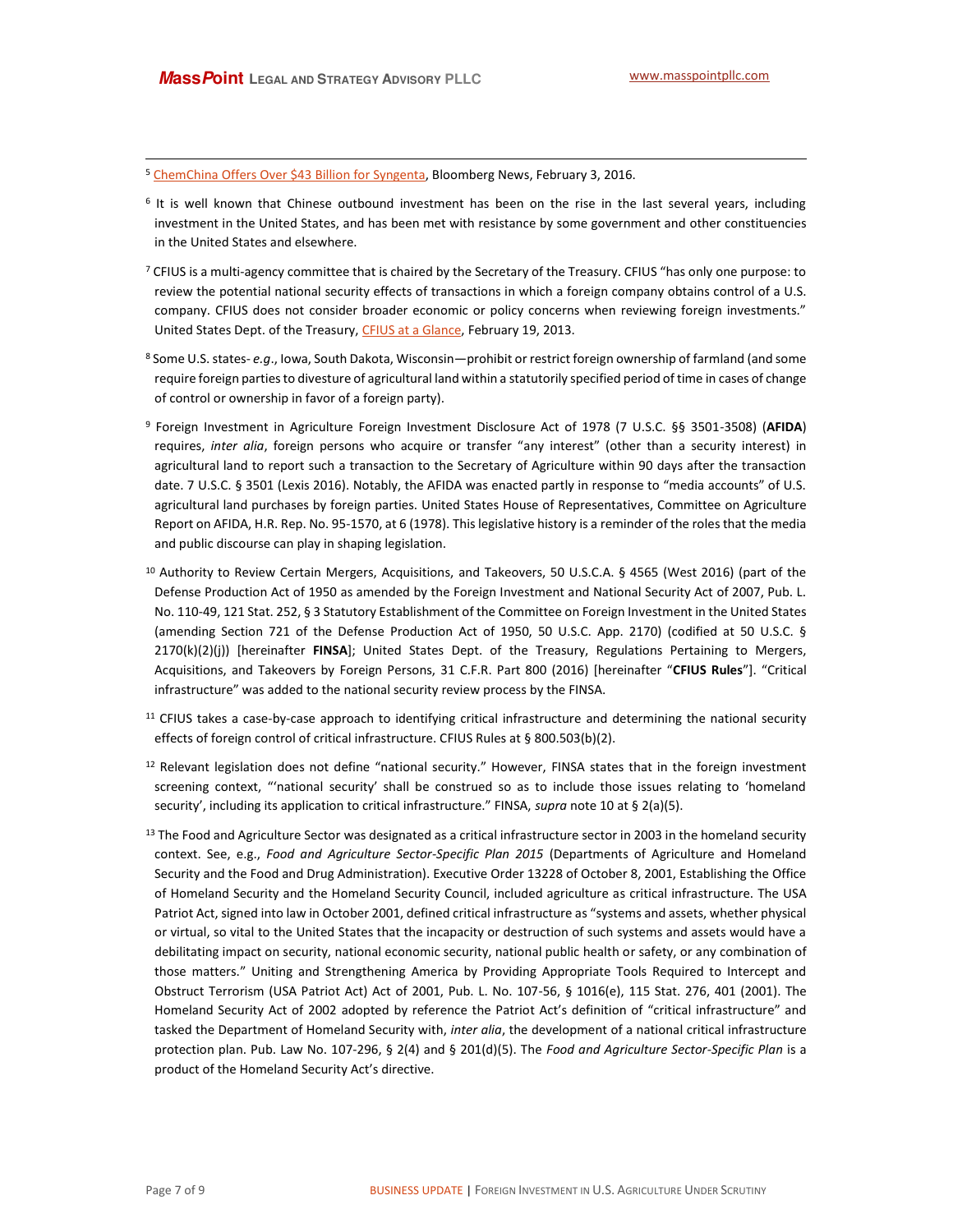- Telephone of the second telecometers of the second telecometers of the second telecometers of the second telec<br>The second telecometers of the second telecometers of the second telecometers of the second telecometers of th as a security threat and identified promoting food security as an element of the national security strategy).<br> <sup>14</sup> *See, e.g.,* Department of Defense[, National Security Implications of Climate-Related Risks and a Changing Climate,](http://archive.defense.gov/pubs/150724-congressional-report-on-national-implications-of-climate-change.pdf?source=govdelivery) July 23, 2015; [National Security Strategy May 2010](https://www.whitehouse.gov/sites/default/files/rss_viewer/national_security_strategy.pdf) (the President of the United States recognized climate change
- <sup>15</sup> [American Agriculture and Our National Security,](http://agriculture.house.gov/uploadedfiles/11.4.15_hearing_transcript.pdf) Hearing Before the H. Comm. On Agriculture, 114th Cong., Serial No. 114-33 (Nov. 4, 2015).
- <sup>16</sup> The letter was co-signed by four members of the Senate Agriculture Committee: Senators Debbie Stabenow (D-MI), Charles Grassley (R-IA), Sherrod Brown (D-OH), and Joni Ernst (R-IA). United States Senate Committee on Agriculture, Nutrition, & Forestry, Senators Call On Treasury Department to Review ChemChina's Acquisition of [Syngenta,](http://www.agriculture.senate.gov/newsroom/dem/press/release/senators-call-on-treasury-department-to-review-chemchinas-acquisition-of-syngenta-) March 24, 2016 [hereinafter "Bipartisan Syngenta Letter"].
- <sup>17</sup> Bipartisan Syngenta Letter.

1

- <sup>18</sup> FINSA, *supra* note 10, § 3 (amending Section 721 of the Defense Production Act of 1950). Until the enactment of FINSA, CFIUS was established and existed under a 1975 Executive Order issued by President Ford. Exec. Order No. 11858, Foreign Investment in the United States, 40 Fed. Reg. 20263 (May 7, 1975), amended by Exec. Order No. 13456, Further Amendment of Executive Order 11858 Concerning Foreign Investment in the United States, 73 FR 4677 (July 23, 2008) (Issued by President George W. Bush after the enactment of the FINSA).
- <sup>19</sup> Release, U.S. Senator Debbie Stabenow (D-MI), *[Bipartisan Group of Senators Urge Appropriate Oversight of](http://www.stabenow.senate.gov/news/bipartisan-group-of-senators-urge-appropriate-oversight-of-proposed-smithfield-purchase)  [Proposed Smithfield Purchase](http://www.stabenow.senate.gov/news/bipartisan-group-of-senators-urge-appropriate-oversight-of-proposed-smithfield-purchase)*, June 20, 2013 [hereinafter "Bipartisan Smithfield Letter"]. *See also* Doug Palmer, [Senators urge inclusion of food safety in Smithfield review,](http://www.reuters.com/article/2013/06/21/us-smithfield-shuanghui-senators-idUSBRE95J0O220130621) Reuters, June 20, 2013. Note that CFIUS reviewed the Smithfield transaction. It is assumed, because the CFIUS process is confidential, that the review covered incidental national security concerns, such as the proximity of Smithfield facilities to U.S. military bases.
- <sup>20</sup> Bipartisan Smithfield Letter, *supra* note 19.
- <sup>21</sup> Senate Agriculture Committee Hearing, *Smithfield and Beyond: Examining Foreign Purchases of American Food Companies*, July 10, 2013. A complete transcript of the hearing is availabl[e here.](http://www.agriculture.senate.gov/imo/media/doc/2013%207%2010%20Smithfield%20and%20Beyond%20Examining%20Foreign%20Purchases%20of%20American%20Food%20Companies1.pdf)
- <sup>22</sup> U.S. Senate Agriculture, Nutrition, and Forestry Committee, Chairwoman Stabenow Calls for Legislation to Protect [American Interests in Foreign Acquisitions,](http://www.ag.senate.gov/newsroom/press/release/chairwoman-stabenow-calls-for-legislation-to-protect-american-interests-in-foreign-acquisitions) September 14, 2014. It does not appear, as of the date of this writing, that any such draft legislation has been introduced.
- <sup>23</sup> Release, Congressman Randy Forbes, [Forbes Asks President Obama to appoint Secretary of Agriculture to CFIUS,](http://forbes.house.gov/updates/documentsingle.aspx?DocumentID=340005) June 21, 2013.
- <sup>24</sup> Release, [Congresswoman Rosa DeLauro, DeLauro Statement On Sale of Smithfield Foods to Chinese Company,](http://delauro.house.gov/index.php?option=com_content&view=article&id=1296:delauro-statement-on-sale-of-smithfield-foods-to-chinese-company&catid=2&Itemid=21) undated.
- <sup>25</sup> House Committee on Appropriations, Report on Financial Services and General Government Appropriations Bill, 2014 (to accompany H.R. 2786), H.R. Rep. No. 113-172, at 8 (2013) (corresponding to page 2 of the relevant bill on Department of the Treasury appropriations), *available at* [https://www.gpo.gov/fdsys/pkg/CRPT-](https://www.gpo.gov/fdsys/pkg/CRPT-113hrpt172/pdf/CRPT-113hrpt172.pdf)[113hrpt172/pdf/CRPT-113hrpt172.pdf.](https://www.gpo.gov/fdsys/pkg/CRPT-113hrpt172/pdf/CRPT-113hrpt172.pdf)
- <sup>26</sup> Foreign Investment and Economic Security Act of 2014, H.R. 5581, 113th Cong., § 3 (2014). As of the date of this writing, the Bill had been referred to the House Committee on Financial Services in September 2014, with no further action taken. *See., e.g.,* CRS **Bill Summary & Status, 113th Congress (2013-2014), H.R. 5581.**
- <sup>27</sup>*Id.* at § 6(F). The FIESA would also add the Secretary of Health and Human Resources to the CFIUS membership to review transactions that the President determines "may affect the public health, including food safety." Id. at § 6(G). In addition, the FIESA would expand the Defense Production Act (as amended by FINSA) definition of "covered transaction" to include greenfield investments. *Id.* at § 2. As stated above, "covered transactions" in the CFIUS framework—excluding greenfield investments—are "any merger, acquisition, or takeover that is proposed or pending after August 23, 1988, by or with any foreign person which could result in foreign control of any person